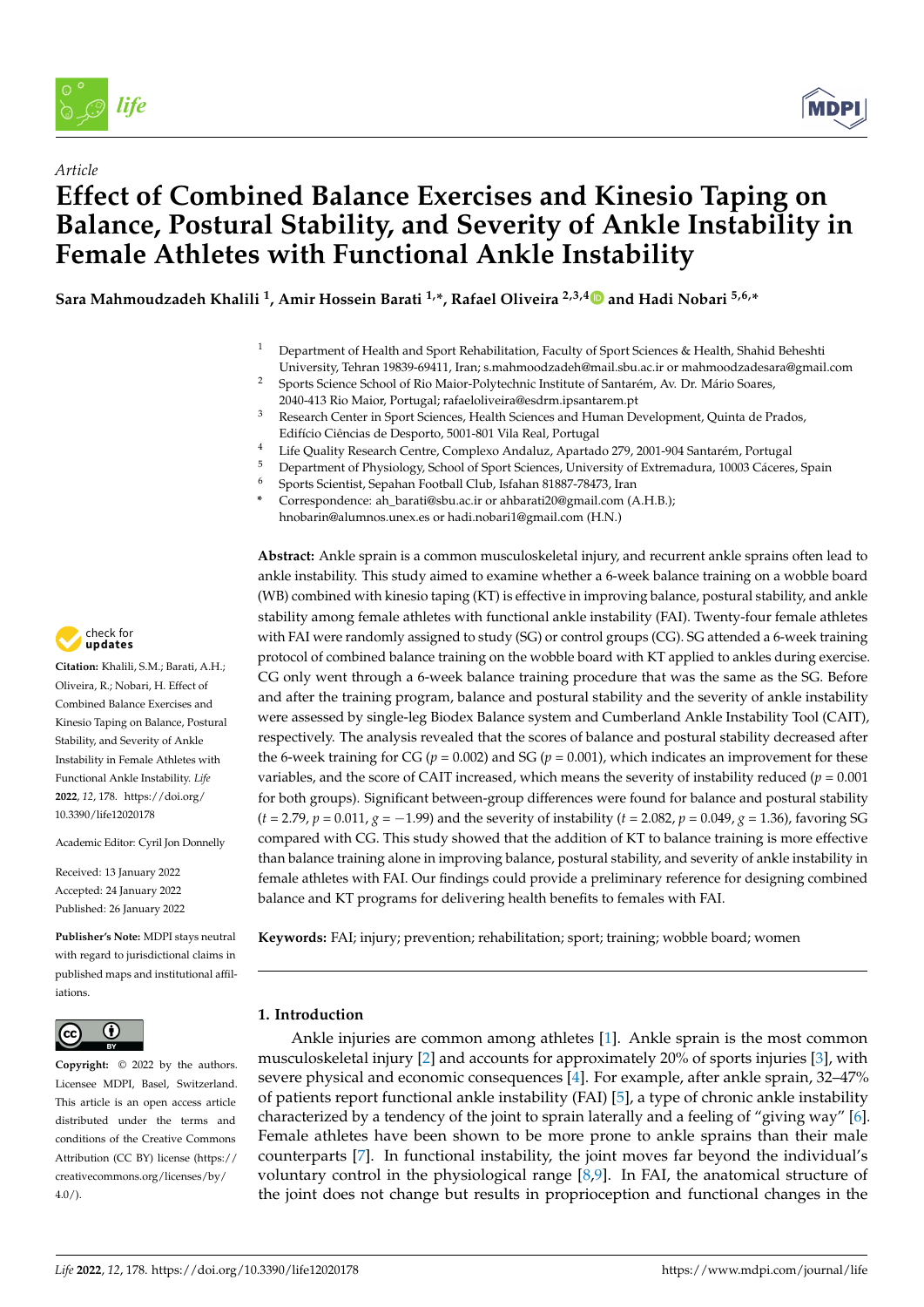sensorimotor system of the ankle. Individuals with FAI are more prone to injury due to impaired postural control, balance, and proprioception [\[10,](#page-9-1)[11\]](#page-9-2).

The nervous system is responsible for controlling body position and movements through feedback and feed forward mechanisms. It is well established that dynamic stability of the ankle joint is usually controlled by the feed forward mechanism, which uses the visual, auditory, and tactile senses, as well as previous experience and internal models, to maintain body position and movements [\[3,](#page-8-2)[12](#page-9-3)[–14\]](#page-9-4). The changes in neuromuscular control could affect postural stability in patients with chronic ankle instability [\[15\]](#page-9-5). Postural stability is the ability to maintain the center of mass within the base of support, and it requires proprioception, neuromuscular control, and integration of somatosensory, visual, and vestibular afferent information [\[16\]](#page-9-6).

It has been shown that with FAI, feed forward neuromuscular control is more important and can be influenced by exercise interventions [\[17](#page-9-7)[,18\]](#page-9-8). Balance exercises are one of the significant interventions to reduce ankle injuries and rehabilitation [\[14](#page-9-4)[,19\]](#page-9-9). Wobble or balance board exercises are usually effective in the rehabilitation of those with ankle instability problems [\[20\]](#page-9-10). These exercises can improve proprioception and the function of the joint mechanical receptors and improve performance and sense of stability in individuals with FAI [\[21\]](#page-9-11). In addition to exercise therapy, the use of various types of external supports such as braces and kinesio taping (KT) are also very effective [\[22](#page-9-12)[,23\]](#page-9-13). KTs are cotton strips that are highly compatible with the skin and can stretch several times the original length. In addition to low cost, convenience, and accessibility, these tapes relieve muscle fatigue, increase blood circulation, reduce edema and swelling, increase range of motion, relieve pain, and increase joint awareness [\[24\]](#page-9-14).

Based on the existing background literature, most studies have been conducted on male athletes in organized sports and considering that females and children are at the highest risk for suffering an ankle sprain [\[2\]](#page-8-1), there is a need for more studies on this population. Moreover, since the results of studies [\[25,](#page-9-15)[26\]](#page-9-16) on the effects of KT are highly inconsistent, and considering that balance and postural stability are examined separately, this research examined: (1) the effect of 6-week balance exercises on WB in balance, postural stability, and severity of ankle instability of female athletes with FAI; (2) the effect of KT in balance, postural stability, and severity of ankle instability of female athletes with FAI; and (3) the difference between balance exercises alone and balance exercises plus KT. We hypothesized that the combined balance exercises and KT are effective in improving balance and postural stability and decreasing the severity of ankle instability.

#### **2. Materials and Methods**

### *2.1. Participants*

Twenty-four female academy athletes of Shahid Beheshti University were randomly assigned into a study group (SG, balance exercises plus KT) and a control group (CG, balance exercises). A computer-generated random table was used for randomization. The study was between April and June 2018. All participants were required to meet the entry criteria. The ankle joint functional assessment tool (AJFAT) was used, which is known to be a reliable tool for detecting FAI [\[27\]](#page-9-17). Each item of the questionnaire was assigned a score ranging from 0 to 4, and the total score was 48. The higher the score, the higher the functional instability [\[28\]](#page-9-18). The inclusion criteria for participants were as follows: (1) collegiate athletes from the sports of volleyball, handball, or basketball who were regularly engaged in their daily activities; (2) history of at least one significant ankle sprain that required rest and immobility for some time; (3) feeling of ankle instability and "giving way" during daily routine and sports activities; (4) AJFAT score  $\geq$ 26 [\[29](#page-9-19)[,30\]](#page-9-20); and (5) fully able to tolerate body weight and walk normally with a complete range of motion of the ankle. Participants who had pain and swelling, underwent any kind of intervention (e.g., medicine, braces, and special shoes), received physical therapy before participating in the study, and were not present for two consecutive training sessions were excluded [\[31](#page-9-21)[–33\]](#page-9-22). After signing the voluntary informed consent form, all participants were informed about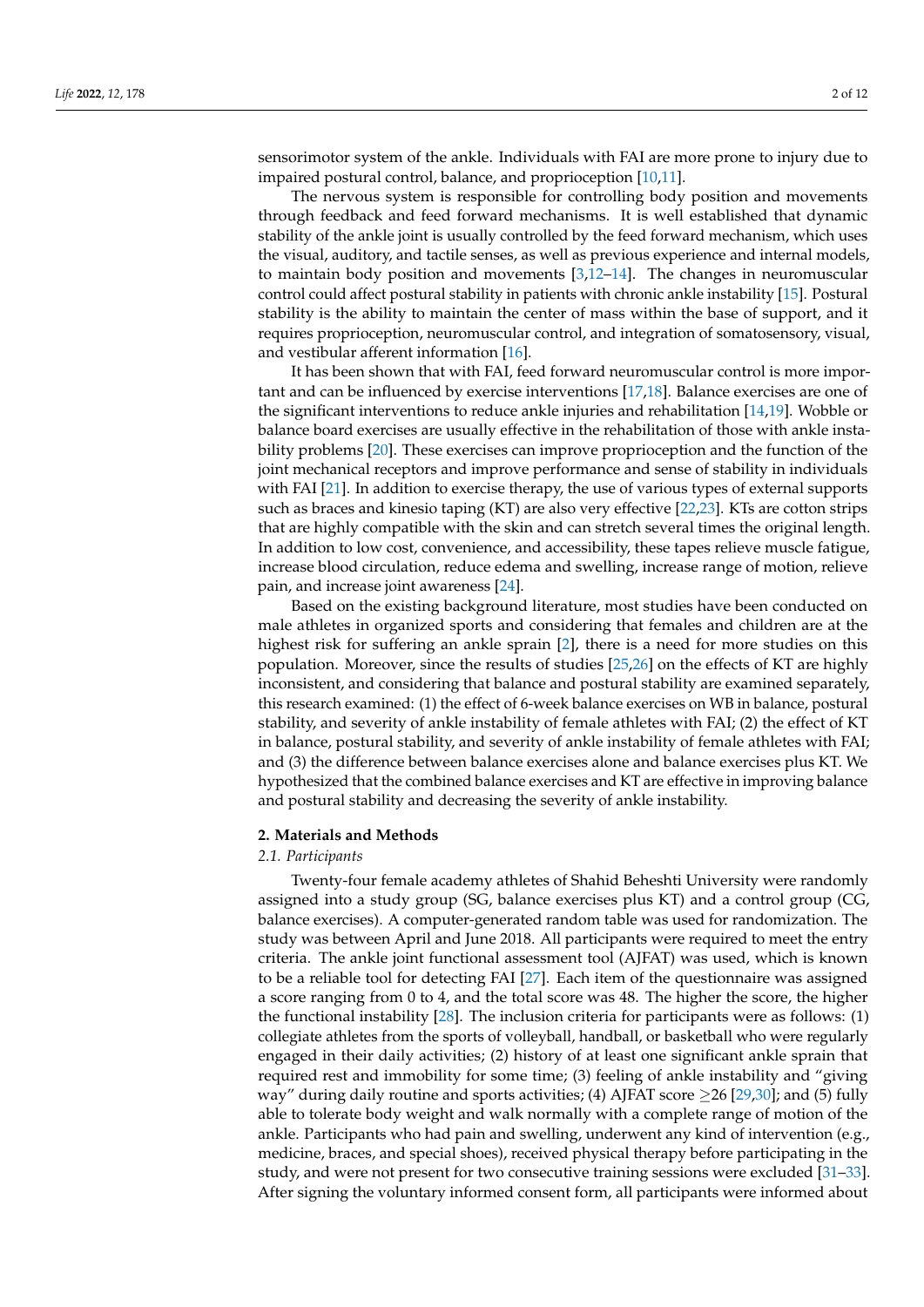the purpose of the study and the procedure. The study was approved by the research committee of Shahid Beheshti University (protocol code IR. 9010806-03) and followed the ethical guidelines of the Helsinki Declaration for Human Research.

# *2.2. Sample Size*

G-Power software (University of Düsseldorf) was used to calculate sample power [\[34\]](#page-9-23). A priori sample power analysis was examined based on the *t*-test, difference between two dependent means (matched pairs),  $\alpha$  error prob level = 0.05, effect size = 0.6 [\[35\]](#page-9-24), and 1- $\beta$ error prob level = 0.85. With 24 participants, the current analysis has an actual power of 85.9% [\[36\]](#page-9-25).

#### *2.3. The Pre-Test Assessment*

The pre-test included measurement of anthropometric characteristics (i.e., height (Seca height gauge 207, made in Germany), weight (Seca electronic weighing 767, made in Germany), and body mass index (weight/height<sup>2</sup>)), assessment of the severity of ankle instability by the Cumberland Ankle Instability Tool (CAIT), and assessment of the balance and postural stability by the Biodex Balance SD System single-leg test (made in the USA).

# *2.4. The CAIT*

The CAIT is a self-reported outcome questionnaire and has been adapted crossculturally and translated to several languages, including Persian [\[37\]](#page-10-0). It has been shown to have the validity and reliability to assess the severity of ankle instability [\[38\]](#page-10-1). It can detect FAI and determine the severity of the instability [\[39\]](#page-10-2) and includes nine multiple-choice questions. The answers to these questions are summed to give a total score between 30 (stable ankle) and 0 (extreme functional ankle instability). The lower the CAIT score, the more severe the ankle instability. Participants completed the questionnaire before and after the study.

### *2.5. Biodex Balance System, Single-Leg Test*

The athletes' balance and postural stability were checked with the Biodex Balance SD System both before and after the study [\[40\]](#page-10-3) after a rest day and before training on that day. This device can quantitatively measure the balance and postural stability of participants and provide objective and comparable results. The Biodex Balance SD System is designed to stimulate the mechanical receptors of the joints and upgrade the necessary reflex activity of the muscles to stabilize the joint [\[41\]](#page-10-4). This device has sufficient validity to assess balance [\[42\]](#page-10-5), and it is also reported to be a reliable device to assess changes in postural control [\[43\]](#page-10-6).

The assessment of both groups was performed on the unstable ankle without KT. Athletes were asked to stand single-legged with eyes open in the center of the locked platform of the Biodex Balance SD System. They were asked to place both hands on their waist and maintain a slight knee flexion ( $\approx\!\!0^\circ$ ). Level 8 (stable) to 6 (moderate) was considered in terms of athlete safety and the fact that lower levels fluctuate more [\[44\]](#page-10-7). Three 25-s tests with a 30-s resting interval were performed, and the overall score was considered. The device provides three stability indices: overall stability index, anteriorposterior stability index, and medial-lateral stability index. It has been shown that the overall stability score is the best index to indicate the overall ability of people with ankle instability to maintain balance [\[45\]](#page-10-8). The intraclass coefficient was calculated based on the test–retest reliability results, and it was 0.81 [\[46\]](#page-10-9).

# *2.6. WB Balance Exercises Protocol*

Both groups performed selected WB exercises three times per week for 6 weeks. Based on a similar study [\[47\]](#page-10-10) and the characteristics of the participants, a progressive training protocol was designed (See Table [1\)](#page-3-0).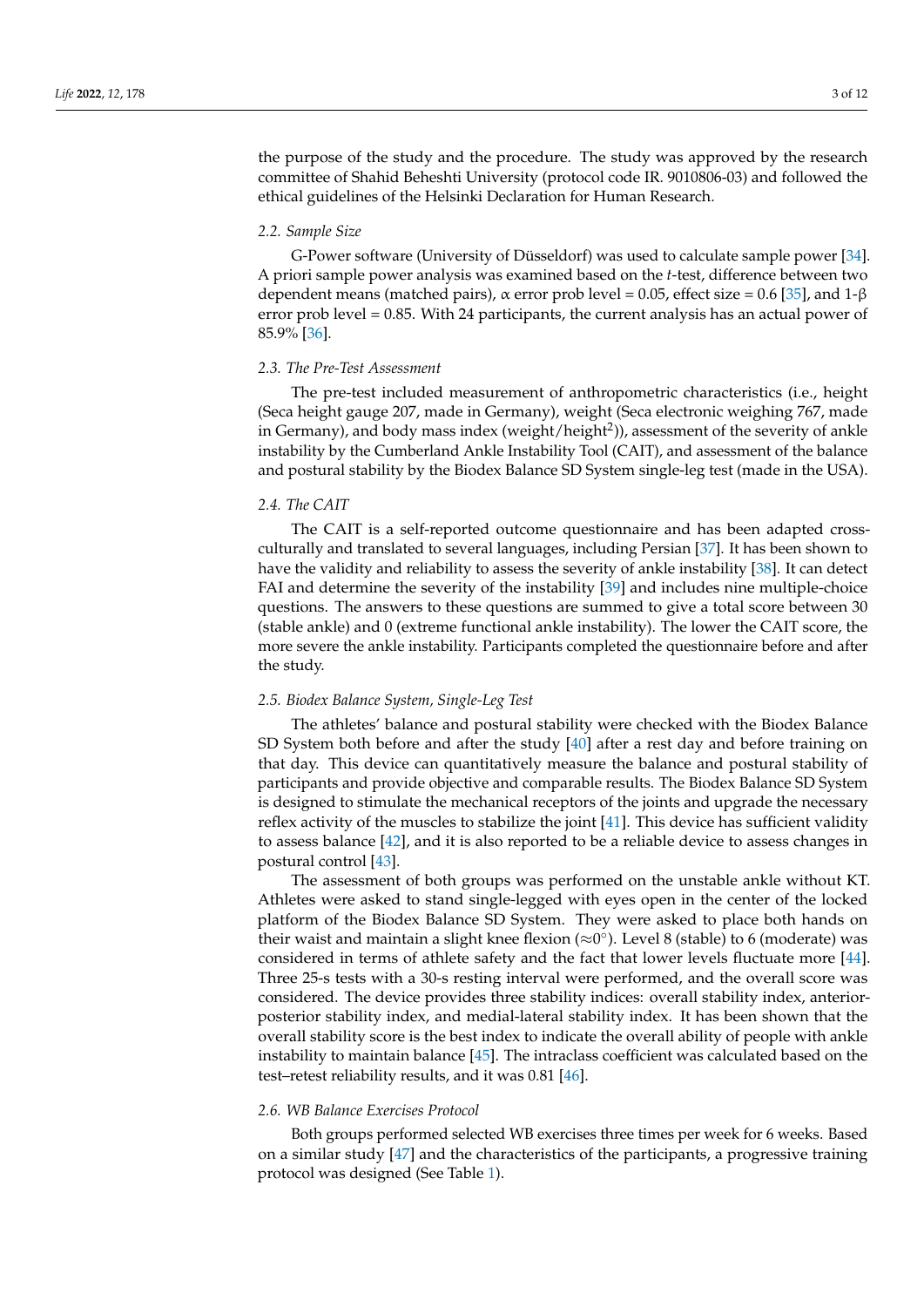| Eyes Status-Surface                                 | Sets and Reps-Rest (between Sets)                                                                                    | Exercise                                                                                                                                                                                                                   | Session        |
|-----------------------------------------------------|----------------------------------------------------------------------------------------------------------------------|----------------------------------------------------------------------------------------------------------------------------------------------------------------------------------------------------------------------------|----------------|
| Eyes open-Hard Surface                              | 3 sets, 10 s-10 s rest                                                                                               | Maintain balance on wobble board                                                                                                                                                                                           | $\mathbf{1}$   |
| Eyes open-Hard Surface                              | $1 \times 30$ s + 3 $\times$ 30 s-10 s rest                                                                          | Maintain balance + forward and backward<br>motion of the wobble board on both legs                                                                                                                                         | $\overline{2}$ |
|                                                     |                                                                                                                      | Repeat the exercises of the second session                                                                                                                                                                                 | 3              |
| Eyes open-Hard Surface                              | $1 \times 30$ s + 3 $\times$ 30 s + 3 $\times$ 30 s + 1 $\times$ 30 s-10 s rest                                      | Maintain balance + forward and backward<br>motion + move the wobble board to the<br>sides + circular movement of wobble board<br>from front to side                                                                        | 4              |
|                                                     |                                                                                                                      | Repeat the exercises of the fourth session                                                                                                                                                                                 | 5              |
| Eyes open-Hard Surface                              | Each exercise $(3 \times 30 \text{ s})$ -10 s rest                                                                   | Repeat the exercises of the fourth session in<br>a semi-squat position                                                                                                                                                     | 6              |
| Eyes open-Hard Surface-                             | First 4 exercises $(1 \times 30 \text{ s})$ + last exercise $(6 \times 10$<br>s $-10$ s rest                         | Maintain balance + forward and backward<br>motion + move the wobble board to the<br>sides + circular movement of wobble board<br>from front to side + standing with FAI leg on<br>the wobble board and maintaining balance | 7              |
|                                                     |                                                                                                                      | Repeat the exercises of the seventh session                                                                                                                                                                                | 8              |
| Eyes open-Hard Surface                              | $1 \times 30$ s+ Next 3 exercises $(2 \times 30 \text{ s})$ + last exercise<br>$(6 \times 10 \text{ s})$ -10 s rest  | Maintain balance + forward and backward<br>motion + move the wobble board to the<br>sides + circular movement of wobble board<br>from front to side + standing with FAI leg on<br>the wobble board and maintaining balance | 9              |
| Closed eyes-Hard surface                            | $2 \times 30$ s-10 s rest                                                                                            | Maintain balance                                                                                                                                                                                                           | 10             |
| Closed eyes-Hard surface                            | $1 \times 30$ s + 3 $\times$ 30 s-10 s rest                                                                          | Maintain balance + forward and backward<br>motion of the wobble board on both legs                                                                                                                                         | 11             |
| Closed eyes-Hard surface                            | $1 \times 30$ s + next 2 exercises $(3 \times 30$ s)-10 s rest                                                       | Maintain balance + forward and backward<br>motion + move the wobble board to the<br>sides                                                                                                                                  | 12             |
| Closed eyes-Hard surface                            | $1 \times 30$ s + next 2 exercises $(3 \times 30 \text{ s})$ + last exercise<br>$(1 \times 30 \text{ s})$ -10 s rest | Maintain balance + forward and backward<br>motion + move the wobble board to the<br>sides + circular movement of wobble board<br>from front to side                                                                        | 13             |
| Closed eyes-Hard surfaceIn<br>semi-sitting position | $1 \times 30$ s + next 2 exercises $(3 \times 30 \text{ s})$ + last exercise<br>$(2 \times 30 \text{ s})$ -10 s rest | Maintain balance + forward and backward<br>motion + move the wobble board to the<br>sides + circular movement of wobble board<br>from front to side                                                                        | 14             |
| Closed eyes-Hard surface                            | $6 \times 10$ s-10 s rest                                                                                            | Standing with FAI leg on the wobble board<br>and maintaining balance                                                                                                                                                       | 15             |
| Eyes open-Soft Surface                              | Each exercise $(1 \times 30 \text{ s})$ -10 s rest                                                                   | Maintain balance + forward and backward<br>motion + move the wobble board to the<br>sides                                                                                                                                  | 16             |
| Closed eyes-Soft surface                            | Each exercise $(1 \times 30 \text{ s})$ -10 s rest                                                                   | Maintain balance + forward and backward<br>motion + move the wobble board to the<br>sides + circular movement of wobble board<br>from front to side                                                                        | 17             |
| Closed eyes-Soft surface                            | $6 \times 10$ s-10 s rest                                                                                            | Standing with FAI leg on the wobble board<br>and maintaining balance                                                                                                                                                       | 18             |

<span id="page-3-0"></span>**Table 1.** Balance exercises on wobble board protocol.

Abbreviation: FAI, functional ankle instability.

During the exercises, the researcher used a chronometer to monitor time. The exercises were performed progressively, changing from open to the closed eyes and from a hard to a soft surface. During the 6 weeks, the CG performed the same balance exercises three times a week without the KT (Figure [1\)](#page-4-0).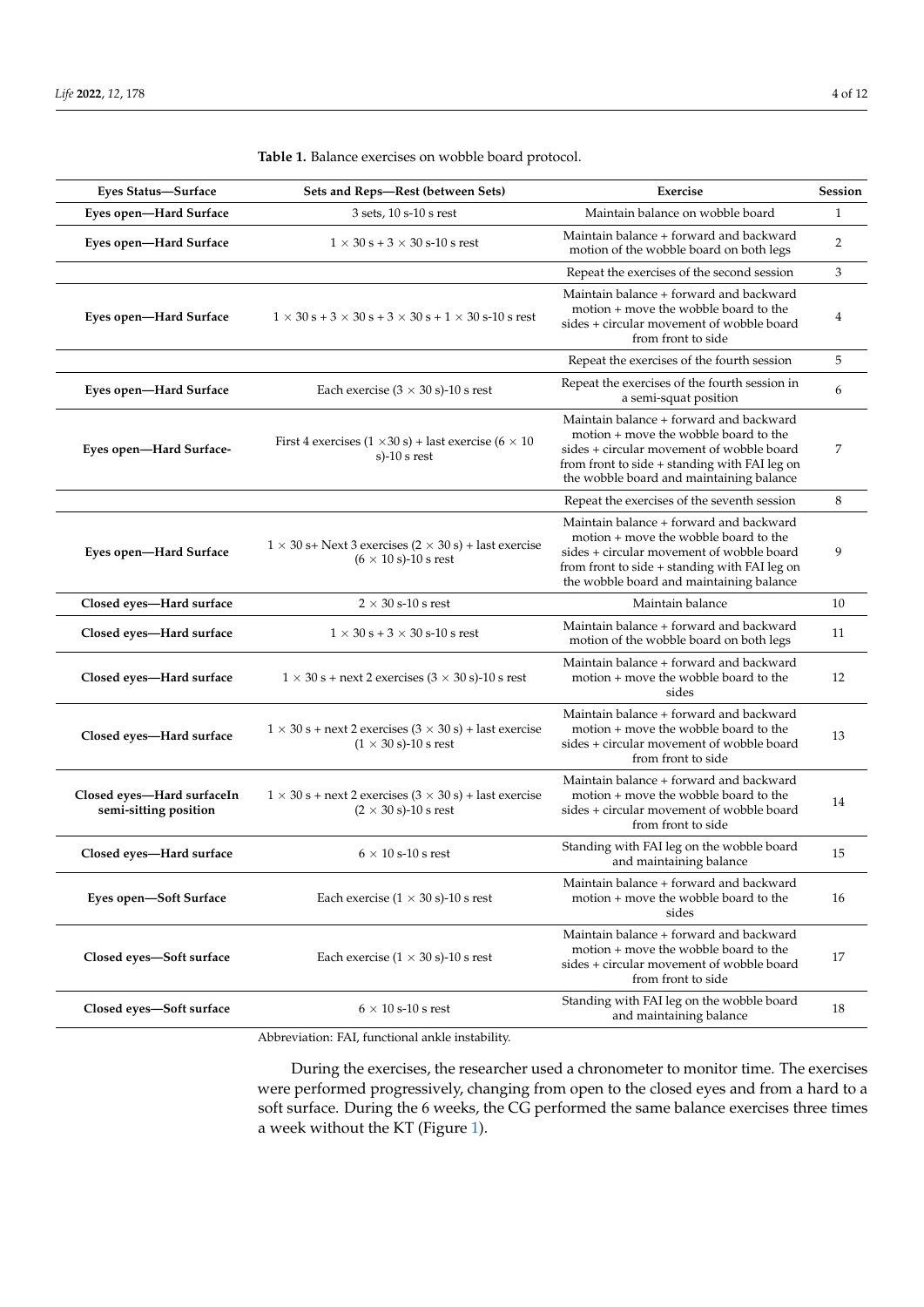<span id="page-4-0"></span>

**Figure 1.** Balance exercises on wobble board. **Figure 1.** Balance exercises on wobble board.

# *2.7. KT Technique1 2.7. KT Technique1*

<span id="page-4-1"></span>The study group performed the exercises three times a week, while the researcher The study group performed the exercises three times a week, while the researcher applied KT to their ankles. The researcher had a valid certificate for KT from the University<br>A second the University of Tehran. The tape in each pack was 5 m long and 5 cm wide. Before taping, the taping area should be shaved and wiped with alcohol. Three tapes, two I-shaped and one Y-shaped,<br> were applied within the first 3 weeks. The corners of the tapes were rounded to avoid any were applied within the first 3 weeks. The corners of the tapes were rounded to avoid any skin irritation. Due to the lateral ankle sprain, the direction of the tapes was from the inside to the outside, and the ankle was slightly in dorsiflexion. From the fourth week, another to the outside, and the ankle was slightly in dorsiflexion. From the fourth week, another strip was added to the previous ones (Figure [2\)](#page-4-1). from the outside to the angle was slightly in dorsification. From the fourth week, and the  $\frac{1}{2}$ 



**Figure 2.** Kinesio taping technique*.*  **Figure 2.** Kinesio taping technique.

The starting point of one of the I-shaped KT was at the origin of the tibialis anterior The starting point of one of the I-shaped KT was at the origin of the tibialis anterior muscle. Another I-shaped strip was placed from the medial malleolus to the lateral malleo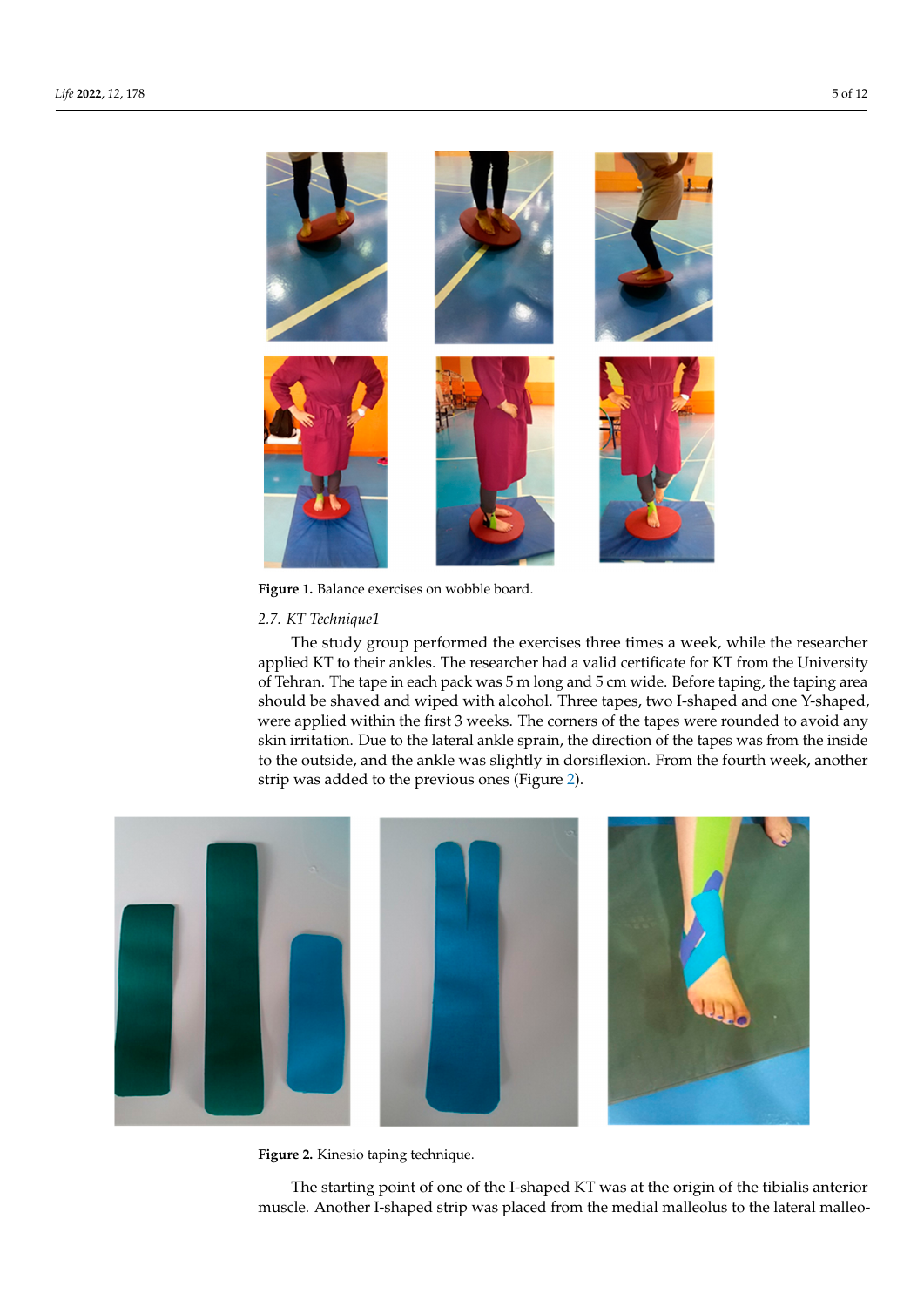lus in the transverse direction, and the Y-shaped strip was placed from the medial malleolus to the sides of the lateral malleolus. The initial and final anchorages of KT were applied with a tension of  $0\%$ , while the therapeutic zone had a tension of approximately  $30\%$  in the first week. This tension was gradually increased to 80% during the last week. At the end of each session of the exercises, KT was removed. To activate the KT adhesive, the strip should be applied at least 20 min before the exercises [\[46\]](#page-10-9). Participants then performed exercises on the WB (with a diameter of 40 cm). At the end of the intervention period, the post-test was performed 24 h after the end of the 6-week exercise program to assess the effect of KT [\[24\]](#page-9-14). The post-test was completely similar to the pre-test.

#### *2.8. Statistical Analysis*

Means and SDs were used to report data. Normality of outcome values was tested using the Shapiro–Wilk test. The paired dependent and independent samples *t*-tests and covariance analysis were used to test the hypotheses. The magnitude effect size between the pre- and post-tests was estimated using Hedge's *g* with a confidence interval of 95%. To assess the practical differences between groups, Hedge's *g* effect size (ES) was used. The ES statistical thresholds were <0.2 for trivial,  $\geq$ 0.2 to <0.6 for small,  $\geq$ 0.6 to <1.2 for moderate,  $≥1.2$  to <2.0 for large,  $≥2.0$  to <4.0 for very large, and  $≥4.0$  for extremely large [\[48\]](#page-10-11). Results were analyzed with a significance level of  $p \leq 0.05$  using SPSS v25 for Windows.

# **3. Results**

Both SG and CG showed no significant difference and were at the same level of the research variables before starting the exercises (Table [2\)](#page-5-0).

<span id="page-5-0"></span>**Table 2.** Descriptive information for groups.

| Groups                          | BMI $(Kg/m^2)$   | Age (yrs)      |
|---------------------------------|------------------|----------------|
| SG.                             | $22.61 \pm 2.91$ | $24.8 \pm 2.6$ |
| CG.                             | $21.88 \pm 2.18$ | $25.6 \pm 2.5$ |
| . .<br>$\overline{\phantom{a}}$ | .<br>$ -$<br>___ | _____          |

Data are presented in mean  $\pm$  standard deviation: SG, study group; CG, control group; BMI, body mass index.

The results of the paired *t*-test showed that in SG, there was a significant improvement in the post-test scores for balance and postural stability ( $t = 7.22$ ,  $p = 0.001$ ,  $g = -1.99$ , ES, large) and for the severity of instability ( $t = 6.73$ ,  $p = 0.001$ ,  $g = -1.36$ , ES, large). The balance and postural stability scores showed a significant difference in the SG compared with CG  $(p = 0.011)$ , and there was also a significant difference in the severity of instability scores in SG compared with CG ( $p = 0.049$ ) (Table [3\)](#page-6-0).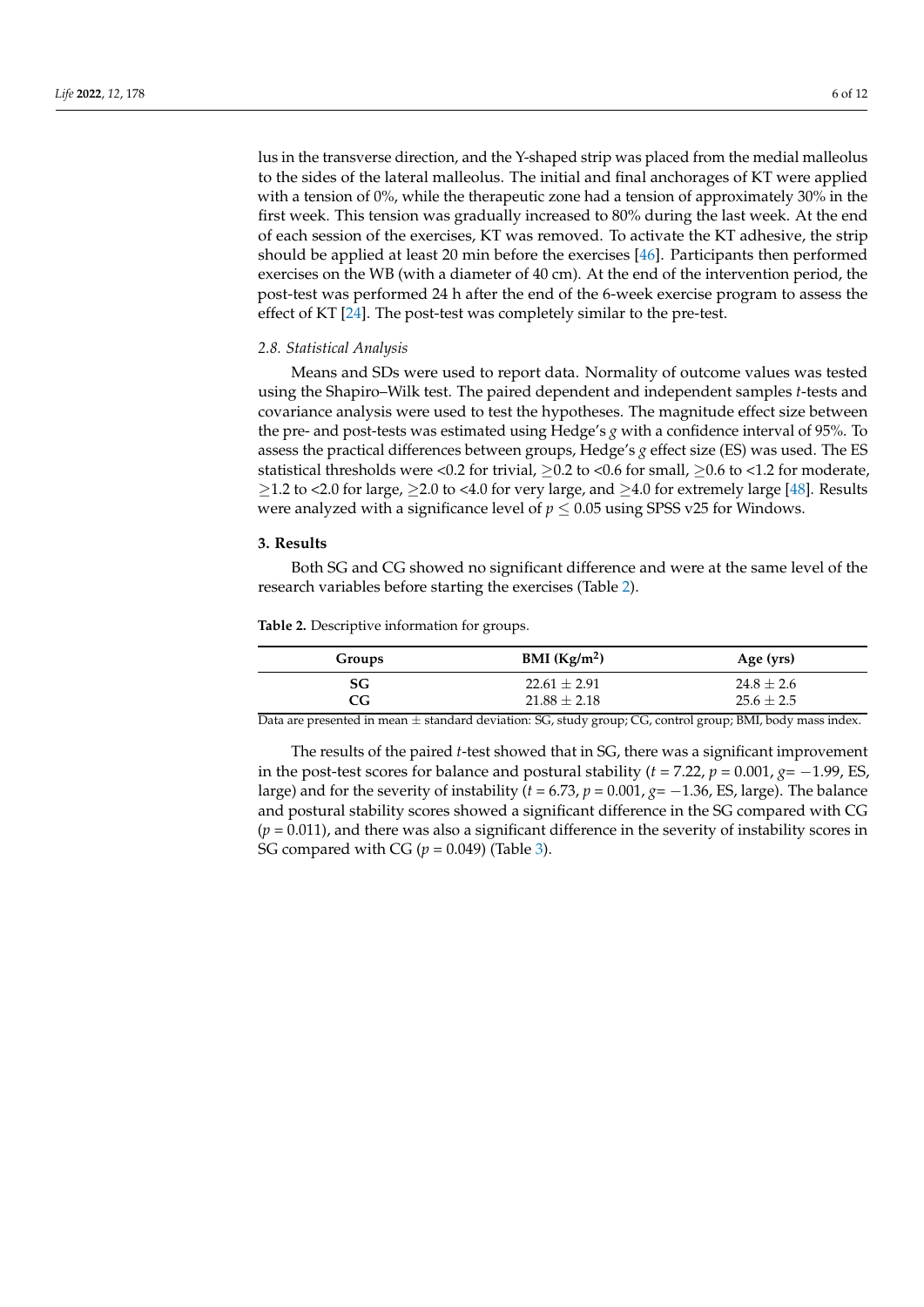| Assessments                              | Groups                   | Pre-                                 | Post-<br>Intervention<br>Intervention | <b>Within Groups</b> |                                            | between Groups |       |       |                    | CI95% for Difference                                                | Hedge's $g$ (95% CI)                                                   |
|------------------------------------------|--------------------------|--------------------------------------|---------------------------------------|----------------------|--------------------------------------------|----------------|-------|-------|--------------------|---------------------------------------------------------------------|------------------------------------------------------------------------|
|                                          |                          |                                      |                                       |                      |                                            |                |       |       |                    | Values [Lower-Upper]                                                | Values [Lower-Upper]                                                   |
| <b>Balance and</b><br>postural stability | <b>BTG</b><br>$BT + KTG$ | $1.38 \pm 0.51$<br>$1.88 \pm 0.62$   | $0.89 \pm 0.21$<br>$0.86 \pm 0.22$    | 3.95<br>7.22         | 0.002 <sup>a</sup><br>0.001 <sup>a</sup>   | $-2.07$        | 0.051 | 2.79  | 0.011 <sup>b</sup> | $-0.49[-0.82 \text{ to } -0.16]$<br>$-1.01[-1.42 \text{ to } -0.6]$ | $-1.21[-2.08 \text{ to } -0.34]$ L<br>$-1.99$ [ $-2.96$ to $-1.01$ ] L |
| Severity of<br>instability               | <b>BTG</b><br>$BT + KTG$ | $20.67 \pm 2.39$<br>$20.08 \pm 3.97$ | $23.42 \pm 2.71$<br>$24.58 \pm 3.8$   | $-5.4$<br>6.73       | 0.001 <sup>a</sup><br>$0.001$ <sup>a</sup> | 0.44           | 0.667 | 2.082 | 0.049 <sup>b</sup> | 2.74[0.58 to 4.9]<br>5.5[2.21 to 8.79]                              | 1.03[0.18 to 1.89] M<br>1.36[0.48 to 2.25] L                           |

**Table 3.** Between- and within-groups differences in balance and postural stability, and severity of instability before and after the intervention.

<span id="page-6-0"></span>Data are presented in mean ± standard deviation: BTG, balance training group; BT+KTG, balance training + kinesio taping group; L, large; M, moderate; Hedge's *g* (95% CI), Hedge's *g* effect size magnitude with 95% confidence interval; <sup>a</sup> demonstrated significant results compared with the pre-test, at a significance level of  $\leq 0.05$ ; <sup>b</sup> demonstrated significant difference between groups before or after intervention at a significance level of  $\leq 0.05$ .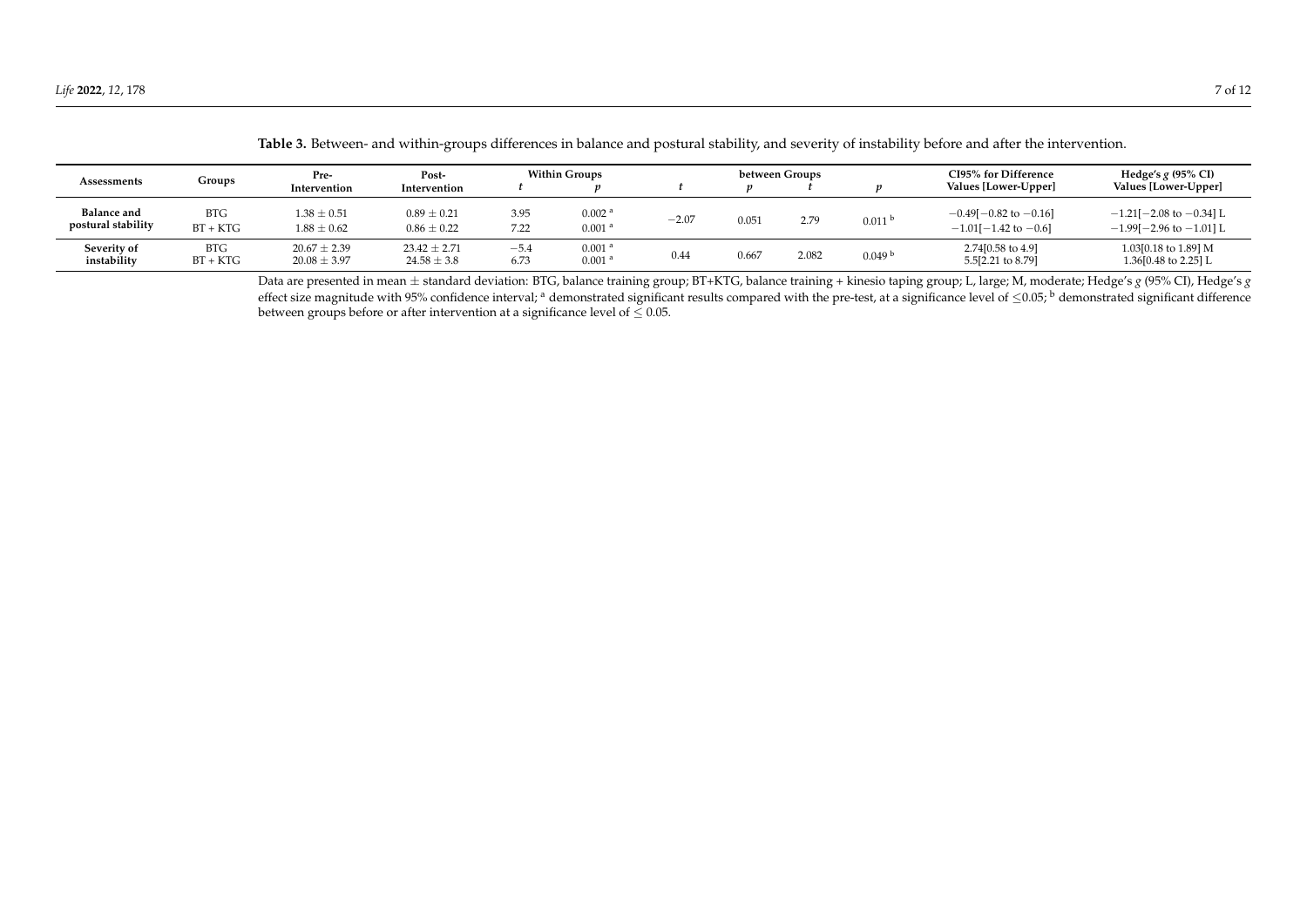# **4. Discussion**

The main objective of this study was to investigate whether 6 weeks of balance exercises plus KT had any effect on balance, postural stability, and severity of ankle instability in female athletes with FAI. Our findings revealed that although balance exercises on WB had positive effects on improving balance and postural stability and reducing the severity of ankle instability in female athletes with FAI, accompanying KT with balance exercises had a greater effect on the aforementioned variables in this group of individuals.

Balance training is an efficient way to decrease recurrent ankle inversion in individuals with FAI [\[49\]](#page-10-12), and both 3-week [\[49\]](#page-10-12) and 6-week balance training protocols [\[50\]](#page-10-13) could improve postural stability. Similarly, it has been shown that balance and plyometric exercises can enhance postural stability and reduce weakness caused by various constraints [\[51\]](#page-10-14). In addition, research findings indicated that WB exercises could improve poor dynamic and static balance caused by chronic ankle instability [\[52\]](#page-10-15). Another study investigating the effect of 4-week balance board exercises in subjects with FAI showed that this program improved the sense of stability [\[47\]](#page-10-10). However, one study indicated that the results of the research review were not strong enough to conclude with certainty that balance exercises lead to an improvement in postural control in people with FAI [\[53\]](#page-10-16). In this regard, the study by Ly et al. showed that postural control performance did not experience significant improvements immediately after KT or after 24 h [\[54\]](#page-10-17). Nevertheless, our study demonstrated significant changes in subjects' balance and postural stability before and after 6 weeks of balance exercises on WB.

A group of researchers investigated the effect of ankle KT on postural stability in athletes with and without FAI and claimed that KT significantly improved the overall and side stability indices of both groups when standing on one leg. However, this effect was not observed in anterior-posterior stabilization indices in open and closed eye status [\[55\]](#page-10-18). Sarvestan et al. indicated that KT might help ankle stability by limiting the ankle joint range of motion and reducing the activity of gastrocnemius and peroneus longus muscles [\[56\]](#page-10-19). In a study that examined the effect of KT on the neuromuscular performance of femoral quadriceps, postural balance, and lower limb function in healthy subjects immediately after tape application, it was found that KT failed to positively affect the aforementioned factors [\[57\]](#page-10-20). In another study that focused on the immediate effects of KT on the neuromuscular performance of quadriceps and balance in subjects who had undergone anterior cruciate ligament reconstruction, they concluded that KT did not alter the neuromuscular performance of quadriceps and balance in this group [\[58\]](#page-10-21). Ingles et al. indicated that KT functional correction technique did not improve the dynamic and static balance of male amateur soccer players, whereas balance exercises combined with KT significantly improved these variables [\[59\]](#page-10-22). The present study showed that the balance and postural stability of both groups were statistically significant before and after the 6-week balance exercises plus KT.

Momeni-Iari et al. showed that immediately after KT, the absolute error of joint position sense, sense of force, and postural control decreased in subjects with FAI, and joint proprioception also improved [\[60\]](#page-10-23), while Shield et al. found no improvement in specific postural control deficits in subjects with an unstable ankle after 24 h of continuous wearing of KT [\[25\]](#page-9-15). Similarly, Yin et al. dedicated the limited effect of KT to facilitate postural control in subjects with a chronic ankle sprain during the sensory organization test, unilateral stance, and limit of stability [\[26\]](#page-9-16). In addition, in a study that investigated the immediate effects of ankle balance taping with KT on the dynamic balance of young players with FAI, it was reported that ankle taping could improve dynamic balance [\[61\]](#page-10-24). Likewise, the results of a study on the effect of leg spiraling KT on postural sway in patients with multiple sclerosis showed that this technique could slightly improve postural sway in acute patients [\[62\]](#page-11-0). However, in a study that investigated the immediate and long-term effects of KT on balance and functional performance, no significant difference was found in balance and functional performance during calf muscle KT [\[63\]](#page-11-1). Even so, the present study also showed improvements in using balance exercises combined with KT.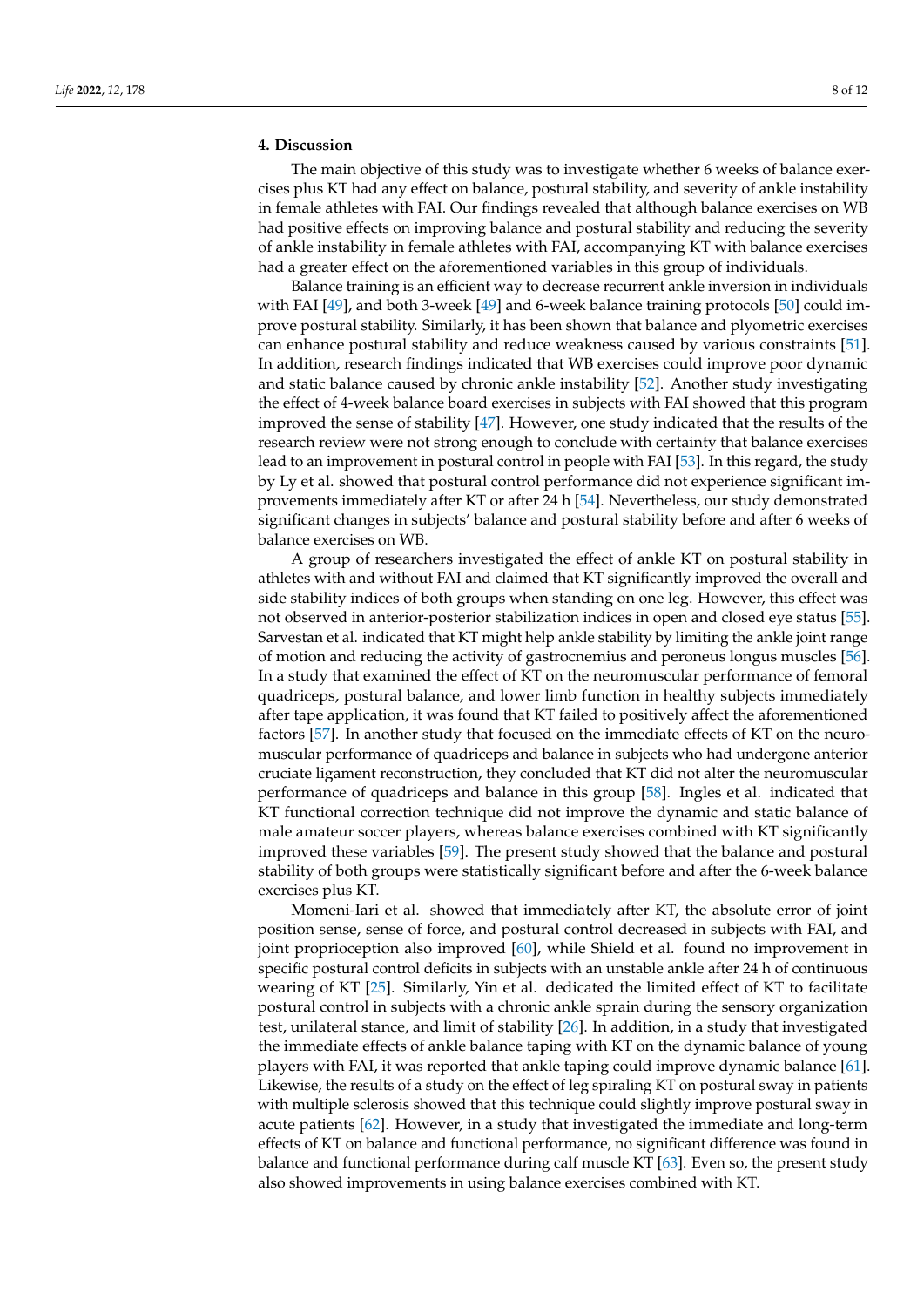# *Limitations*

One of the limitations of this study was the investigators' blindness of group assignment and potential biases. Furthermore, the post-test was performed 24 h after the end of the 6-week training program [\[25\]](#page-9-15), so the long-term effects of KT and the balance exercises could not be determined. In addition, only individuals with FAI were selected for this study. Therefore, it is suggested that future studies perform the same procedure in male subjects and individuals with mechanical ankle instability. Likewise, we could not compare the differences between healthy subjects and subjects with FAI, so the results are limited to the latter group only. Finally, since the physiological effects of KT are generally unobservable and the changes could also be related to psychological effects, we strongly recommend that these variables can be investigated in future studies.

# **5. Conclusions**

The results of this study identified that balance exercises on WB combined with KT enhanced balance and postural stability and reduced the severity of ankle instability in female athletes who had FAI, and it has a more significant effect than solitary balance exercises. Although male athletes and other types of ankle instability were not considered in this study, it might be advisable that coaches, practitioners, and the individuals who become involved in female athletes' rehabilitation include progressive balance exercises on WB plus KT to assist athletes with FAI to recover their balance and postural stability and decrease the severity of the ankle instability.

**Author Contributions:** Conceptualization, S.M.K. and A.H.B.; methodology, S.M.K., A.H.B., R.O. and H.N.; software, S.M.K. and A.H.B.; formal analysis, S.M.K. and H.N.; investigation, S.M.K. and A.H.B.; writing—original draft preparation, S.M.K.; writing—review and editing, S.M.K., A.H.B., R.O. and H.N. All authors have read and agreed to the published version of the manuscript.

**Funding:** This research was funded by the Portuguese Foundation for Science and Technology, I.P., Grant/Award Number UIDP/04748/2020.

**Institutional Review Board Statement:** The study was conducted according to the guidelines of the Declaration of Helsinki and approved by the research committee of Shahid Beheshti University (protocol code IR. 9010806-03).

**Informed Consent Statement:** Informed consent was obtained from all subjects involved in the study. Written informed consent has been obtained from the patient (s) to publish this paper if applicable.

**Data Availability Statement:** The datasets used and/or analyzed during the current study are available from the corresponding author on reasonable request.

**Conflicts of Interest:** The authors declare no conflict of interest.

#### **References**

- <span id="page-8-0"></span>1. Gribble, P.A.; Robinson, R.H. Alterations in knee kinematics and dynamic stability associated with chronic ankle instability. *J. Athl. Train.* **2009**, *44*, 350–355. [\[CrossRef\]](http://doi.org/10.4085/1062-6050-44.4.350) [\[PubMed\]](http://www.ncbi.nlm.nih.gov/pubmed/19593416)
- <span id="page-8-1"></span>2. Doherty, C.; Delahunt, E.; Caulfield, B.; Hertel, J.; Ryan, J.; Bleakley, C. The incidence and prevalence of ankle sprain injury: A systematic review and meta-analysis of prospective epidemiological studies. *Sports Med.* **2014**, *44*, 123–140. [\[CrossRef\]](http://doi.org/10.1007/s40279-013-0102-5) [\[PubMed\]](http://www.ncbi.nlm.nih.gov/pubmed/24105612)
- <span id="page-8-2"></span>3. Fu, S.N.; Hui-Chan, C. Modulation of prelanding lower-limb muscle responses in athletes with multiple ankle sprains. *Med. Sci. Sports Exerc.* **2007**, *39*, 1774–1783. [\[CrossRef\]](http://doi.org/10.1249/mss.0b013e3181343629) [\[PubMed\]](http://www.ncbi.nlm.nih.gov/pubmed/17909405)
- <span id="page-8-3"></span>4. Gribble, P.A.; Bleakley, C.M.; Caulfield, B.M.; Docherty, C.L.; Fourchet, F.; Fong, D.T.-P.; Hertel, J.; Hiller, C.E.; Kaminski, T.W.; McKeon, P.O. 2016 consensus statement of the International Ankle Consortium: Prevalence, impact and long-term consequences of lateral ankle sprains. *Br. J. Sports Med.* **2016**, *50*, 1493–1495. [\[CrossRef\]](http://doi.org/10.1136/bjsports-2016-096188)
- <span id="page-8-4"></span>5. Konradsen, L.; Bech, L.; Ehrenbjerg, M.; Nickelsen, T. Seven years follow-up after ankle inversion trauma. *Scand. J. Med. Sci. Sports* **2002**, *12*, 129–135. [\[CrossRef\]](http://doi.org/10.1034/j.1600-0838.2002.02104.x)
- <span id="page-8-5"></span>6. Freeman, M.; Dean, M.; Hanham, I. The etiology and prevention of functional instability of the foot. *Bone Jt. J.* **1965**, *47*, 678–685. [\[CrossRef\]](http://doi.org/10.1302/0301-620X.47B4.678)
- <span id="page-8-6"></span>7. Caldemeyer, L.E.; Brown, S.M.; Mulcahey, M.K. Neuromuscular training for the prevention of ankle sprains in female athletes: A systematic review. *Physician Sportsmed.* **2020**, *48*, 363–369. [\[CrossRef\]](http://doi.org/10.1080/00913847.2020.1732246)
- <span id="page-8-7"></span>8. Hertel, J. Functional instability following lateral ankle sprain. *Sports Med.* **2000**, *29*, 361–371. [\[CrossRef\]](http://doi.org/10.2165/00007256-200029050-00005)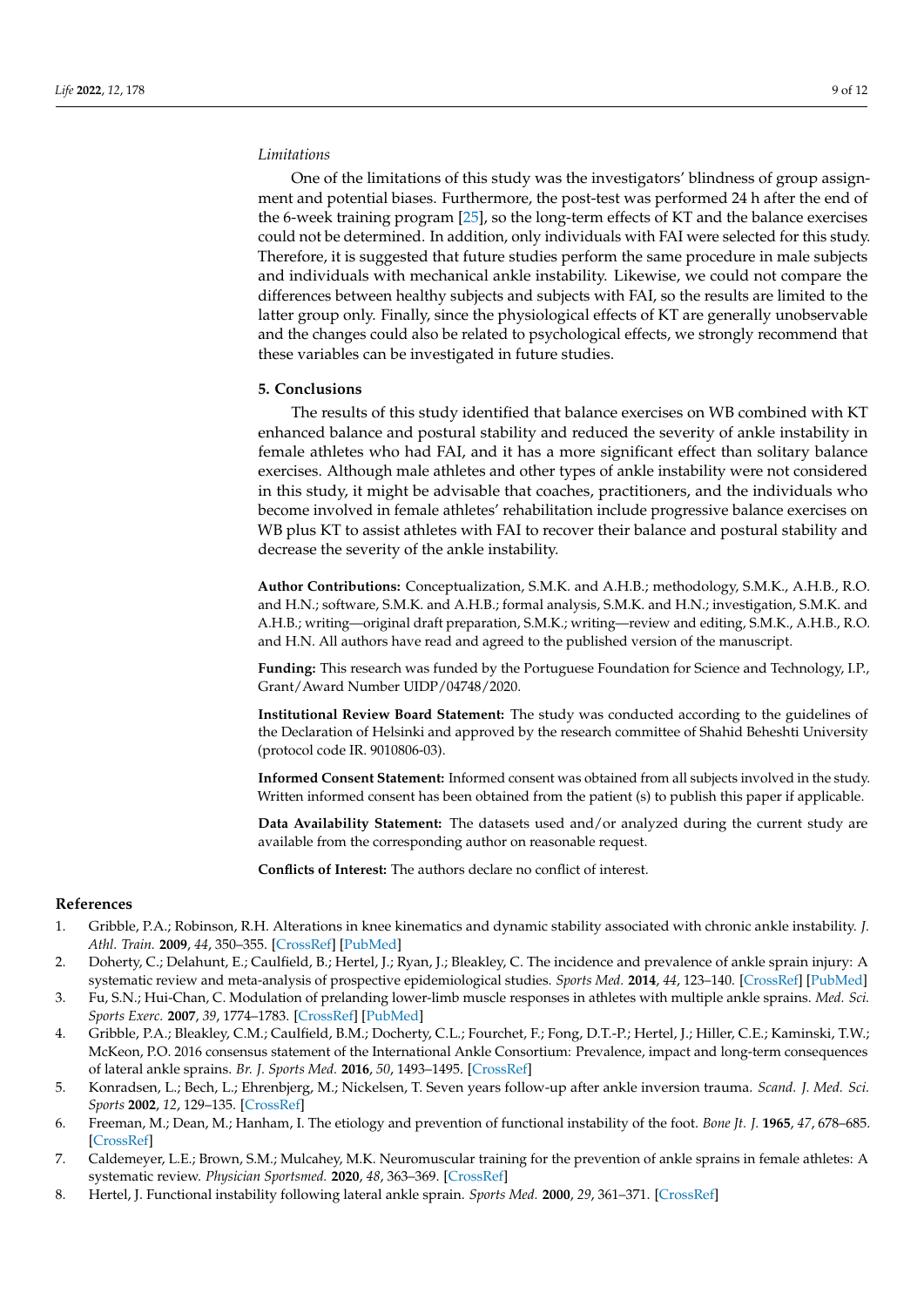- <span id="page-9-0"></span>9. Hals, T.-M.V.; Sitler, M.R.; Mattacola, C.G. Effect of a semi-rigid ankle stabilizer on performance in persons with functional ankle instability. *J. Orthop. Sports Phys. Ther.* **2000**, *30*, 552–556. [\[CrossRef\]](http://doi.org/10.2519/jospt.2000.30.9.552)
- <span id="page-9-1"></span>10. Ho, Y.-H.; Lin, C.-F.; Chang, C.-H.; Wu, H.-W. Effect of ankle kinesio taping on vertical jump with run-up and countermovement jump in athletes with ankle functional instability. *J. Phys. Ther. Sci.* **2015**, *27*, 2087–2090. [\[CrossRef\]](http://doi.org/10.1589/jpts.27.2087)
- <span id="page-9-2"></span>11. Kunugi, S.; Masunari, A.; Noh, B.; Mori, T.; Yoshida, N.; Miyakawa, S. Cross-cultural adaptation, reliability, and validity of the Japanese version of the Cumberland ankle instability tool. *Disabil. Rehabil.* **2017**, *39*, 50–58. [\[CrossRef\]](http://doi.org/10.3109/09638288.2016.1138555) [\[PubMed\]](http://www.ncbi.nlm.nih.gov/pubmed/26878332)
- <span id="page-9-3"></span>12. Caulfield, B.; Garrett, M. Changes in ground reaction force during jump landing in subjects with functional instability of the ankle joint. *Clin. Biomech.* **2004**, *19*, 617–621. [\[CrossRef\]](http://doi.org/10.1016/j.clinbiomech.2004.03.001) [\[PubMed\]](http://www.ncbi.nlm.nih.gov/pubmed/15234486)
- 13. Gribble, P.; Robinson, R. Differences in spatiotemporal landing variables during a dynamic stability task in subjects with CAI. *Scand. J. Med. Sci. Sports* **2010**, *20*, e63–e71. [\[CrossRef\]](http://doi.org/10.1111/j.1600-0838.2009.00899.x) [\[PubMed\]](http://www.ncbi.nlm.nih.gov/pubmed/19522752)
- <span id="page-9-4"></span>14. Nobari, H.; Mainer-Pardos, E.; Denche Zamorano, A.; Bowman, T.G.; Clemente, F.M.; Pérez-Gómez, J. Sprint Variables Are Associated with the Odds Ratios of Non-Contact Injuries in Professional Soccer Players. *Int. J. Environ. Res. Public Health* **2021**, *18*, 10417. [\[CrossRef\]](http://doi.org/10.3390/ijerph181910417)
- <span id="page-9-5"></span>15. Cho, B.-K.; Park, J.-K. Correlation between joint-position sense, peroneal strength, postural control, and functional performance ability in patients with chronic lateral ankle instability. *Foot Ankle Int.* **2019**, *40*, 961–968. [\[CrossRef\]](http://doi.org/10.1177/1071100719846114)
- <span id="page-9-6"></span>16. Hertel, J. Sensorimotor deficits with ankle sprains and chronic ankle instability. *Clin. Sports Med.* **2008**, *27*, 353–370. [\[CrossRef\]](http://doi.org/10.1016/j.csm.2008.03.006)
- <span id="page-9-7"></span>17. Holmes, A.; Delahunt, E. Treatment of common deficits associated with chronic ankle instability. *Sports Med.* **2009**, *39*, 207–224. [\[CrossRef\]](http://doi.org/10.2165/00007256-200939030-00003)
- <span id="page-9-8"></span>18. Seyedi, M.; Nobari, H.; Abbasi, H.; Khezri, D.; Oliveira, R.; Pérez-Gómez, J.; Badicu, G.; Afonso, J. Effect of Four Weeks of Home-Based Balance Training on the Performance in Individuals with Functional Ankle Instability: A Remote Online Study. *Healthcare* **2021**, *9*, 1428. [\[CrossRef\]](http://doi.org/10.3390/healthcare9111428)
- <span id="page-9-9"></span>19. Cruz-Diaz, D.; Lomas-Vega, R.; Osuna-Pérez, M.; Contreras, F.; Martínez-Amat, A. Effects of 6 weeks of balance training on chronic ankle instability in athletes: A randomized controlled trial. *Int. J. Sports Med.* **2015**, *36*, 754–760. [\[CrossRef\]](http://doi.org/10.1055/s-0034-1398645)
- <span id="page-9-10"></span>20. Pintsaar, A.; Brynhildsen, J.; Tropp, H. Postural corrections after standardised perturbations of single limb stance: Effect of training and orthotic devices in patients with ankle instability. *Br. J. Sports Med.* **1996**, *30*, 151–155. [\[CrossRef\]](http://doi.org/10.1136/bjsm.30.2.151)
- <span id="page-9-11"></span>21. Hopkins, J.T.; Ingersoll, C.D. Arthrogenic muscle inhibition: A limiting factor in joint rehabilitation. *J. Sport Rehabil.* **2000**, *9*, 135–159. [\[CrossRef\]](http://doi.org/10.1123/jsr.9.2.135)
- <span id="page-9-12"></span>22. Cordova, M.L.; Ingersoll, C.D.; Palmieri, R.M. Efficacy of prophylactic ankle support: An experimental perspective. *J. Athl. Train.* **2002**, *37*, 446. [\[PubMed\]](http://www.ncbi.nlm.nih.gov/pubmed/12937566)
- <span id="page-9-13"></span>23. Kemler, E.; van de Port, I.; Backx, F.; van Dijk, C.N. A systematic review on the treatment of acute ankle sprain. *Sports Med.* **2011**, *41*, 185–197. [\[CrossRef\]](http://doi.org/10.2165/11584370-000000000-00000) [\[PubMed\]](http://www.ncbi.nlm.nih.gov/pubmed/21395362)
- <span id="page-9-14"></span>24. Fu, T.-C.; Wong, A.M.; Pei, Y.-C.; Wu, K.P.; Chou, S.-W.; Lin, Y.-C. Effect of Kinesio taping on muscle strength in athletes—A pilot study. *J. Sci. Med. Sport* **2008**, *11*, 198–201. [\[CrossRef\]](http://doi.org/10.1016/j.jsams.2007.02.011) [\[PubMed\]](http://www.ncbi.nlm.nih.gov/pubmed/17588814)
- <span id="page-9-15"></span>25. Shields, C.A.; Needle, A.R.; Rose, W.C.; Swanik, C.B.; Kaminski, T.W. Effect of elastic taping on postural control deficits in subjects with healthy ankles, copers, and individuals with functional ankle instability. *Foot Ankle Int.* **2013**, *34*, 1427–1435. [\[CrossRef\]](http://doi.org/10.1177/1071100713491076) [\[PubMed\]](http://www.ncbi.nlm.nih.gov/pubmed/23720530)
- <span id="page-9-16"></span>26. Yin, L.; Wang, L. Acute effect of kinesiology taping on postural stability in individuals with unilateral chronic ankle instability. *Front. Physiol.* **2020**, *11*, 192. [\[CrossRef\]](http://doi.org/10.3389/fphys.2020.00192) [\[PubMed\]](http://www.ncbi.nlm.nih.gov/pubmed/32265726)
- <span id="page-9-17"></span>27. Docherty, C.L.; McLeod, T.C.V.; Shultz, S.J. Postural control deficits in participants with functional ankle instability as measured by the balance error scoring system. *Clin. J. Sport Med.* **2006**, *16*, 203–208. [\[CrossRef\]](http://doi.org/10.1097/00042752-200605000-00003)
- <span id="page-9-18"></span>28. Ross, S.E.; Guskiewicz, K.M.; Gross, M.T.; Yu, B. Assessment tools for identifying functional limitations associated with functional ankle instability. *J. Athl. Train.* **2008**, *43*, 44–50. [\[CrossRef\]](http://doi.org/10.4085/1062-6050-43.1.44)
- <span id="page-9-19"></span>29. Ross, S.E.; Guskiewicz, K.M.; Yu, B. Single-leg jump-landing stabilization times in subjects with functionally unstable ankles. *J. Athl. Train.* **2005**, *40*, 298.
- <span id="page-9-20"></span>30. Ross, S.E.; Guskiewicz, K.M. Effect of coordination training with and without stochastic resonance stimulation on dynamic postural stability of subjects with functional ankle instability and subjects with stable ankles. *Clin. J. Sport Med.* **2006**, *16*, 323–328. [\[CrossRef\]](http://doi.org/10.1097/00042752-200607000-00007)
- <span id="page-9-21"></span>31. Delahunt, E.; Coughlan, G.F.; Caulfield, B.; Nightingale, E.J.; Lin, C.-W.C.; Hiller, C.E. Inclusion criteria when investigating insufficiencies in chronic ankle instability. *Med. Sci. Sports Exerc.* **2010**, *42*, 2106–2121. [\[CrossRef\]](http://doi.org/10.1249/MSS.0b013e3181de7a8a) [\[PubMed\]](http://www.ncbi.nlm.nih.gov/pubmed/20351590)
- 32. Mallaee, F.; Naseri, N.; Ghotbi, N. The effect of trapezius muscles kinesio taping on pain, functional movement of shouhder joint and lateral scapular slide in athletes with impingement syndrome. *Mod. Rehabil.* **2016**, *9*, 30–37.
- <span id="page-9-22"></span>33. Suda, E.Y.; Amorim, C.F.; Sacco, I.d.C.N. Influence of ankle functional instability on the ankle electromyography during landing after volleyball blocking. *J. Electromyogr. Kinesiol.* **2009**, *19*, e84–e93. [\[CrossRef\]](http://doi.org/10.1016/j.jelekin.2007.10.007) [\[PubMed\]](http://www.ncbi.nlm.nih.gov/pubmed/18063386)
- <span id="page-9-23"></span>34. Faul, F.; Erdfelder, E.; Lang, A.-G.; Buchner, A. G\* Power 3: A flexible statistical power analysis program for the social, behavioral, and biomedical sciences. *Behav. Res. Methods* **2007**, *39*, 175–191. [\[CrossRef\]](http://doi.org/10.3758/BF03193146)
- <span id="page-9-24"></span>35. Bailey, D.; Firth, P. Does kinesiology taping of the ankles affect proprioceptive control in professional football (soccer) players? *Phys. Ther. Sport* **2017**, *25*, 94–98. [\[CrossRef\]](http://doi.org/10.1016/j.ptsp.2016.09.001)
- <span id="page-9-25"></span>36. Choi, I.-R.; Lee, J.-H. Effect of kinesiology tape application direction on quadriceps strength. *Medicine* **2018**, *97*, e11038. [\[CrossRef\]](http://doi.org/10.1097/MD.0000000000011038)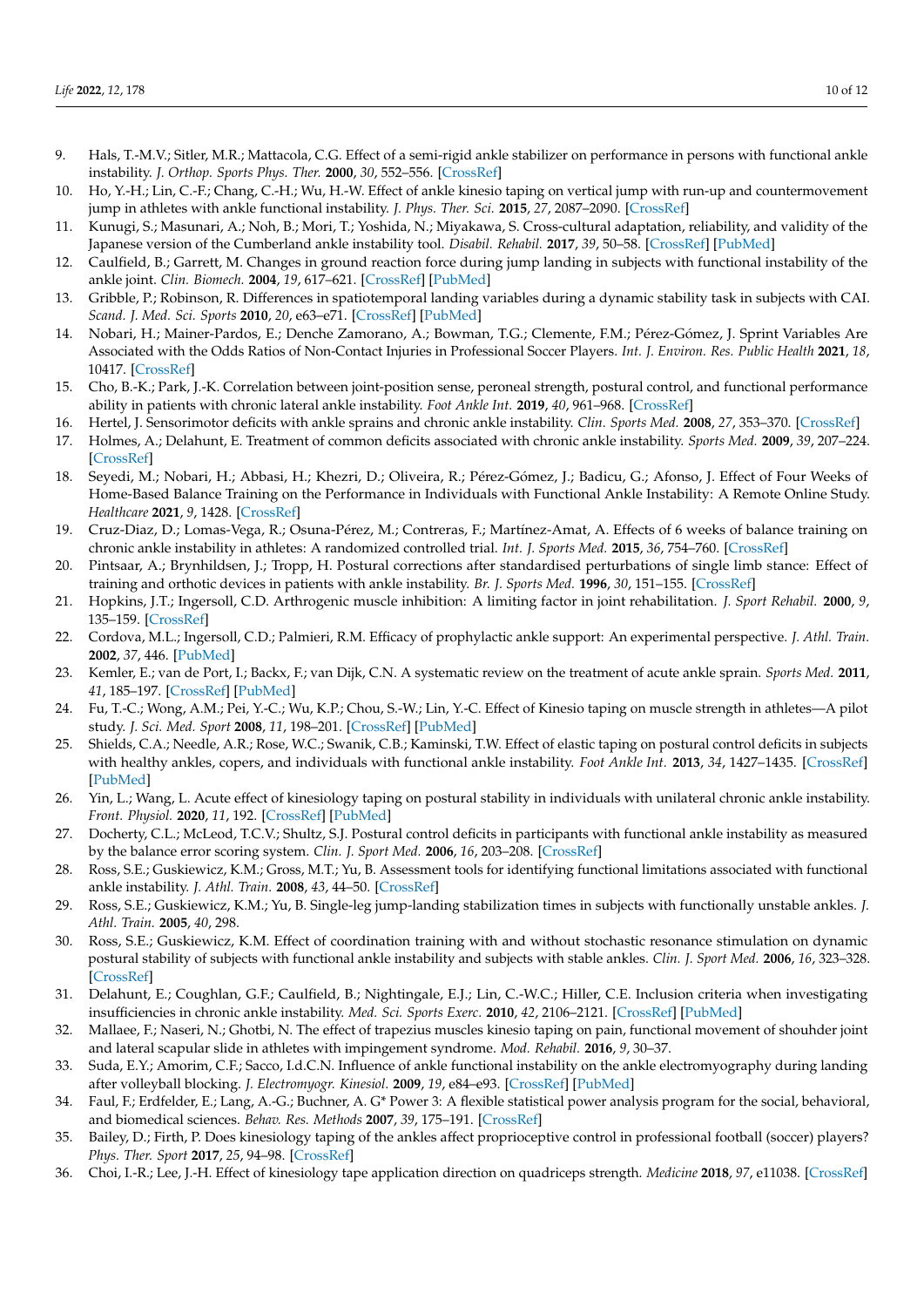- <span id="page-10-0"></span>37. Hadadi, M.; Ebrahimi Takamjani, I.; Ebrahim Mosavi, M.; Aminian, G.; Fardipour, S.; Abbasi, F. Cross-cultural adaptation, reliability, and validity of the Persian version of the Cumberland Ankle Instability Tool. *Disabil. Rehabil.* **2017**, *39*, 1644–1649. [\[CrossRef\]](http://doi.org/10.1080/09638288.2016.1207105)
- <span id="page-10-1"></span>38. Haji-Maghsoudi, M.; Naseri, N.; Nouri-Zadeh, S.; Jalayi, S. Evidence of reliability for persian version of the "Cumberland Ankle Instability Tool (CAIT)" in Iranian athletes with lateral ankle sprain. *Arch. Rehabil.* **2016**, *16*, 304–311.
- <span id="page-10-2"></span>39. Hiller, C.E.; Refshauge, K.M.; Bundy, A.C.; Herbert, R.D.; Kilbreath, S.L. The Cumberland ankle instability tool: A report of validity and reliability testing. *Arch. Phys. Med. Rehabil.* **2006**, *87*, 1235–1241. [\[CrossRef\]](http://doi.org/10.1016/j.apmr.2006.05.022)
- <span id="page-10-3"></span>40. Rozzi, S.L.; Lephart, S.M.; Sterner, R.; Kuligowski, L. Balance training for persons with functionally unstable ankles. *J. Orthop. Sports Phys. Ther.* **1999**, *29*, 478–486. [\[CrossRef\]](http://doi.org/10.2519/jospt.1999.29.8.478)
- <span id="page-10-4"></span>41. Martin, R.L.; Davenport, T.E.; Paulseth, S.; Wukich, D.K.; Godges, J.J.; Altman, R.D.; Delitto, A.; DeWitt, J.; Ferland, A.; Fearon, H. Ankle stability and movement coordination impairments: Ankle ligament sprains: Clinical practice guidelines linked to the international classification of functioning, disability and health from the orthopaedic section of the American Physical Therapy Association. *J. Orthop. Sports Phys. Ther.* **2013**, *43*, A1–A40. [\[PubMed\]](http://www.ncbi.nlm.nih.gov/pubmed/24313720)
- <span id="page-10-5"></span>42. Hinman, M.R. Factors affecting reliability of the Biodex Balance System: A summary of four studies. *J. Sport Rehabil.* **2000**, *9*, 240–252. [\[CrossRef\]](http://doi.org/10.1123/jsr.9.3.240)
- <span id="page-10-6"></span>43. Arifin, N.; Osman, N.A.A.; Abas, W.A.B.W. Intrarater test-retest reliability of static and dynamic stability indexes measurement using the Biodex Stability System during unilateral stance. *J. Appl. Biomech.* **2014**, *30*, 300–304. [\[CrossRef\]](http://doi.org/10.1123/jab.2013-0130)
- <span id="page-10-7"></span>44. Ta¸s, S.; Ünlüer, N.Ö.; Çetin, A. Thickness, cross-sectional area, and stiffness of intrinsic foot muscles affect performance in single-leg stance balance tests in healthy sedentary young females. *J. Biomech.* **2020**, *99*, 109530. [\[CrossRef\]](http://doi.org/10.1016/j.jbiomech.2019.109530) [\[PubMed\]](http://www.ncbi.nlm.nih.gov/pubmed/31785820)
- <span id="page-10-8"></span>45. Testerman, C.; Griend, R.V. Evaluation of ankle instability using the Biodex Stability System. *Foot Ankle Int.* **1999**, *20*, 317–321. [\[CrossRef\]](http://doi.org/10.1177/107110079902000510)
- <span id="page-10-9"></span>46. Baumgartner, T.A.; Chung, H. Confidence limits for intraclass reliability coefficients. *Meas. Phys. Educ. Exerc. Sci.* **2001**, *5*, 179–188. [\[CrossRef\]](http://doi.org/10.1207/S15327841MPEE0503_4)
- <span id="page-10-10"></span>47. Clark, V.M.; Burden, A.M. A 4-week wobble board exercise programme improved muscle onset latency and perceived stability in individuals with a functionally unstable ankle. *Phys. Ther. Sport* **2005**, *6*, 181–187. [\[CrossRef\]](http://doi.org/10.1016/j.ptsp.2005.08.003)
- <span id="page-10-11"></span>48. Hopkins, W.; Marshall, S.; Batterham, A.; Hanin, J. Progressive statistics for studies in sports medicine and exercise science. *Med. Sci. Sports Exerc.* **2009**, *41*, 3. [\[CrossRef\]](http://doi.org/10.1249/MSS.0b013e31818cb278)
- <span id="page-10-12"></span>49. Park, D.-J.; Kim, B.-J.; Kim, Y.-H.; Park, S.-Y. A three-week intervention emphasized diagonal eccentric contraction on balance and joint position sense and ankle strength in subjects with ankle instability: A randomized controlled trial. *J. Back Musculoskelet. Rehabil.* **2021**, *34*, 95–101. [\[CrossRef\]](http://doi.org/10.3233/BMR-200058)
- <span id="page-10-13"></span>50. Lazarou, L.; Kofotolis, N.; Malliou, P.; Kellis, E. Effects of two proprioceptive training programs on joint position sense, strength, activation and recurrent injuries after ankle sprains. *Isokinet. Exerc. Sci.* **2017**, *25*, 289–300. [\[CrossRef\]](http://doi.org/10.3233/IES-171146)
- <span id="page-10-14"></span>51. Winter, D.A.; Patla, A.E.; Rietdyk, S.; Ishac, M.G. Ankle muscle stiffness in the control of balance during quiet standing. *J. Neurophysiol.* **2001**, *85*, 2630–2633. [\[CrossRef\]](http://doi.org/10.1152/jn.2001.85.6.2630) [\[PubMed\]](http://www.ncbi.nlm.nih.gov/pubmed/11387407)
- <span id="page-10-15"></span>52. Linens, S.W.; Ross, S.E.; Arnold, B.L. Wobble board rehabilitation for improving balance in ankles with chronic instability. *Clin. J. Sport Med.* **2016**, *26*, 76–82. [\[CrossRef\]](http://doi.org/10.1097/JSM.0000000000000191) [\[PubMed\]](http://www.ncbi.nlm.nih.gov/pubmed/25831410)
- <span id="page-10-16"></span>53. McKeon, P.O.; Hertel, J. Systematic review of postural control and lateral ankle instability, part I: Can deficits be detected with instrumented testing? *J. Athl. Train.* **2008**, *43*, 293–304. [\[CrossRef\]](http://doi.org/10.4085/1062-6050-43.3.293) [\[PubMed\]](http://www.ncbi.nlm.nih.gov/pubmed/18523566)
- <span id="page-10-17"></span>54. Ly, K.; Michaud, L.; Lajoie, Y. The effects of Kinesiology Tape on static postural control in individuals with functional ankle instability. *Phys. Ther. Sport* **2021**, *48*, 146–153. [\[CrossRef\]](http://doi.org/10.1016/j.ptsp.2021.01.003)
- <span id="page-10-18"></span>55. Hubbard, T.J.; Hertel, J.; Olmsted-Kramer, L.; Denegar, C.R. Contributing Factors to Chronic Ankle Instability: 9478: 45 AM–9: 00 AM. *Med. Sci. Sports Exerc.* **2006**, *38*, S86–S87. [\[CrossRef\]](http://doi.org/10.1249/00005768-200605001-01266)
- <span id="page-10-19"></span>56. Sarvestan, J.; Kovacikova, Z.; Svoboda, Z.; Needle, A. Ankle Kinesio taping impacts on lower limbs biomechanics during countermovement jump among collegiate athletes with chronic ankle instability. *Gait Posture* **2020**, *81*, 327–328. [\[CrossRef\]](http://doi.org/10.1016/j.gaitpost.2020.08.060)
- <span id="page-10-20"></span>57. de Almeida Lins, C.A.; Neto, F.L.; de Amorim, A.B.C.; de Brito Macedo, L.; Brasileiro, J.S. Kinesio Taping<sup>®</sup> does not alter neuromuscular performance of femoral quadriceps or lower limb function in healthy subjects: Randomized, blind, controlled, clinical trial. *Man. Ther.* **2013**, *18*, 41–45. [\[CrossRef\]](http://doi.org/10.1016/j.math.2012.06.009)
- <span id="page-10-21"></span>58. Oliveira, A.K.; Borges, D.T.; Lins, C.A.; Cavalcanti, R.L.; Macedo, L.B.; Brasileiro, J.S. Immediate effects of Kinesio Taping<sup>®</sup> on neuromuscular performance of quadriceps and balance in individuals submitted to anterior cruciate ligament reconstruction: A randomized clinical trial. *J. Sci. Med. Sport* **2016**, *19*, 2–6. [\[CrossRef\]](http://doi.org/10.1016/j.jsams.2014.12.002)
- <span id="page-10-22"></span>59. Inglés, M.; Serra-Añó, P.; Méndez, À.G.; Zarzoso, M.; Aguilar-Rodríguez, M.; Suso-Martí, L.; Cuenca-Martínez, F.; Espí-López, G.V. Effect of Kinesio Taping and balance exercises on postural control in amateur soccer players: A randomised control trial. *J. Sports Sci.* **2019**, *37*, 2853–2862. [\[CrossRef\]](http://doi.org/10.1080/02640414.2019.1677016)
- <span id="page-10-23"></span>60. Momeni-lari, H.; Ghasemi, M.; Khademi-kalantari, K.; Akbarzadeh-baghban, A. The Short-Term Effects of Kinesio Tape on Joint Position Sense, Sense of Force and Postural Control in Patients with Functional Ankle Instability. *J. Babol Univ. Med. Sci.* **2018**, *20*, 51–55.
- <span id="page-10-24"></span>61. Lee, B.-G.; Lee, J.-H. Immediate effects of ankle balance taping with kinesiology tape on the dynamic balance of young players with functional ankle instability. *Technol. Health Care* **2015**, *23*, 333–341. [\[CrossRef\]](http://doi.org/10.3233/THC-150902) [\[PubMed\]](http://www.ncbi.nlm.nih.gov/pubmed/25735310)